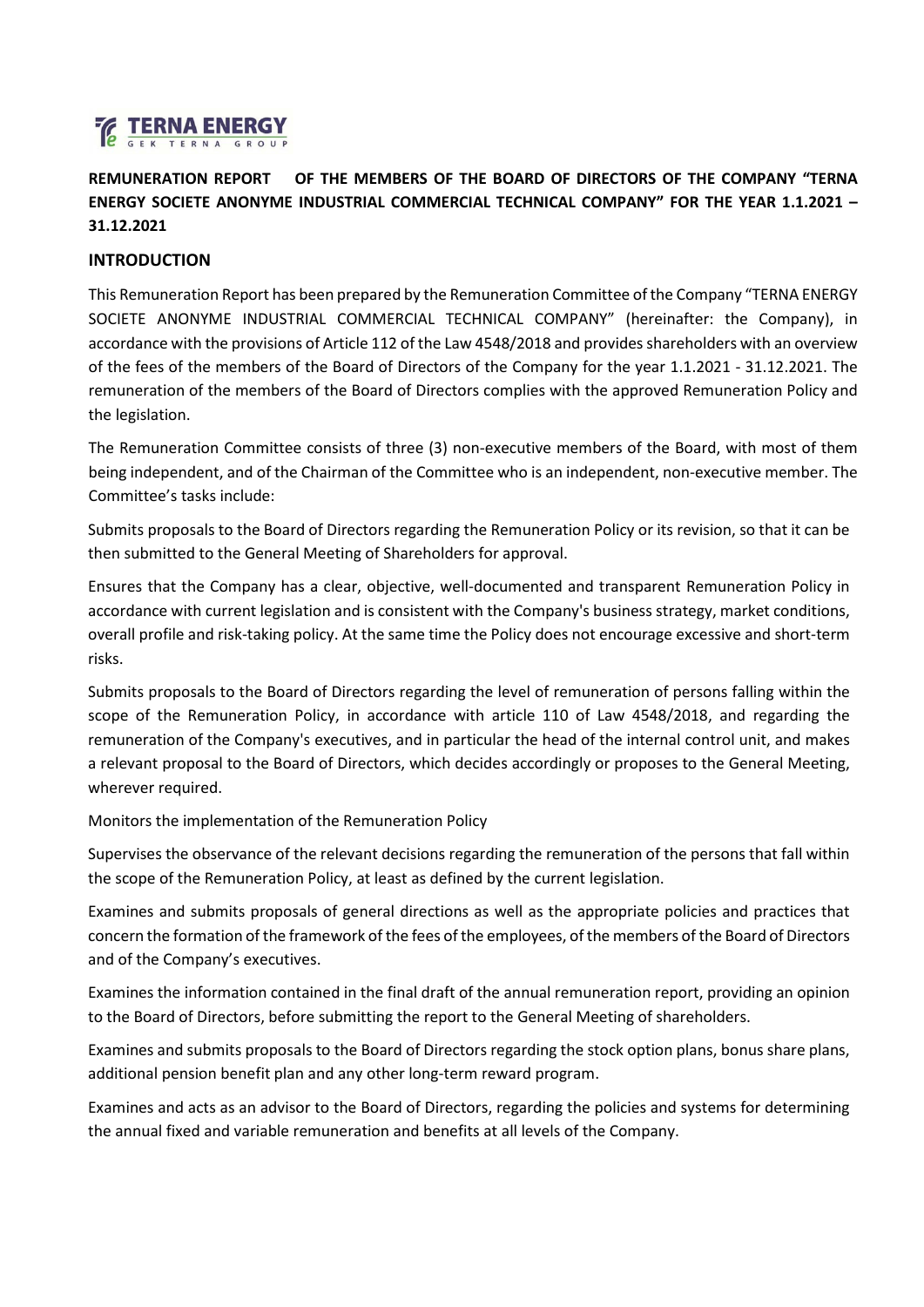Monitors the effectiveness of the Company's Remuneration Policy in relation to attracting and retaining members of the Board of Directors of recognized prestige and experience and competent management.

It can utilize various services of external consultants in cases it deems necessary for the performance of studies or projects related to its responsibilities.

Ensures that the approach adopted by each non-listed subsidiary of the Group in relation to the remuneration complies with the principles of the Company's Remuneration Policy.

Examines and submits proposals to the Board of Directors, regarding the total level of the annual variable remuneration.

Submits proposals to the Board of Directors for business strategies as part of their relation to remuneration.

It may invite executives and members of the Board of Directors to its meetings, in order to ensure the receipt of comprehensive information for the proper fulfilment of its duties.

The Remuneration Policy of the Company, as revised by the decision of the Ordinary General Meeting of Shareholders on June 23rd, 2021, is posted on the Company's website.

### **Annual Report on Remuneration of Members of the Board of Directors**

According to article 112 of Law 4548/2018, the BoD of the Company is obliged to prepare a clear and comprehensible remuneration report, which contains a fully integrated overview of all remuneration and fees governed by the Remuneration Policy for the last financial year and the data required at least by the above mentioned article 112 of Law 4548/2018, each time in effect.

The report will also include all types of allowances granted or due to persons whose remunerations have been included in the Remuneration Policy during the last financial year, regardless of whether they are newly elected or former members of the Board of Directors.

The remuneration report is submitted for discussion at the regular general meeting of shareholders, as an item on the agenda. The shareholders' vote on the remuneration report is of advisory nature.

The remuneration report concerns, on the one hand (i) the existing rights of the Board members and the respective General Managers and the obligations of the Company to the above persons, and on the other hand (ii) the conditions, based on which remuneration will be provided to existing members of the Board, taking into account the salary and working conditions of the employees.

The purpose of this Remuneration Report is to review compliance with the approved Remuneration Policy, the legal framework and to enhance transparency regarding the payment of all types of remuneration in a comprehensible and clear manner. In particular, this Remuneration Report:

- Presents in a transparent manner the structure of all types of remuneration governed by the Remuneration Policy.
- Contributes to the diffusion and establishment of the principles of transparency, meritocracy, justice, proportionality in the implementation of the remuneration framework from the top to the bottom of the organization, taking into account the type and level of remuneration with the importance and weight of responsibilities of each position and the performance of each executive.
- Demonstrates the ability of the Company to formulate and implement competitive remuneration packages, which are harmonized with market practices and at the same time are able to attract or retain competent and valuable executives within the corporate structures.
- Recognizes the reasonable and fair level of remuneration that should be aimed at creating goodwill both in the long run and through the achievement of shorter-term goals aimed at preventing decisionmaking with excessive business risk and on the other hand maintaining viability and profitability.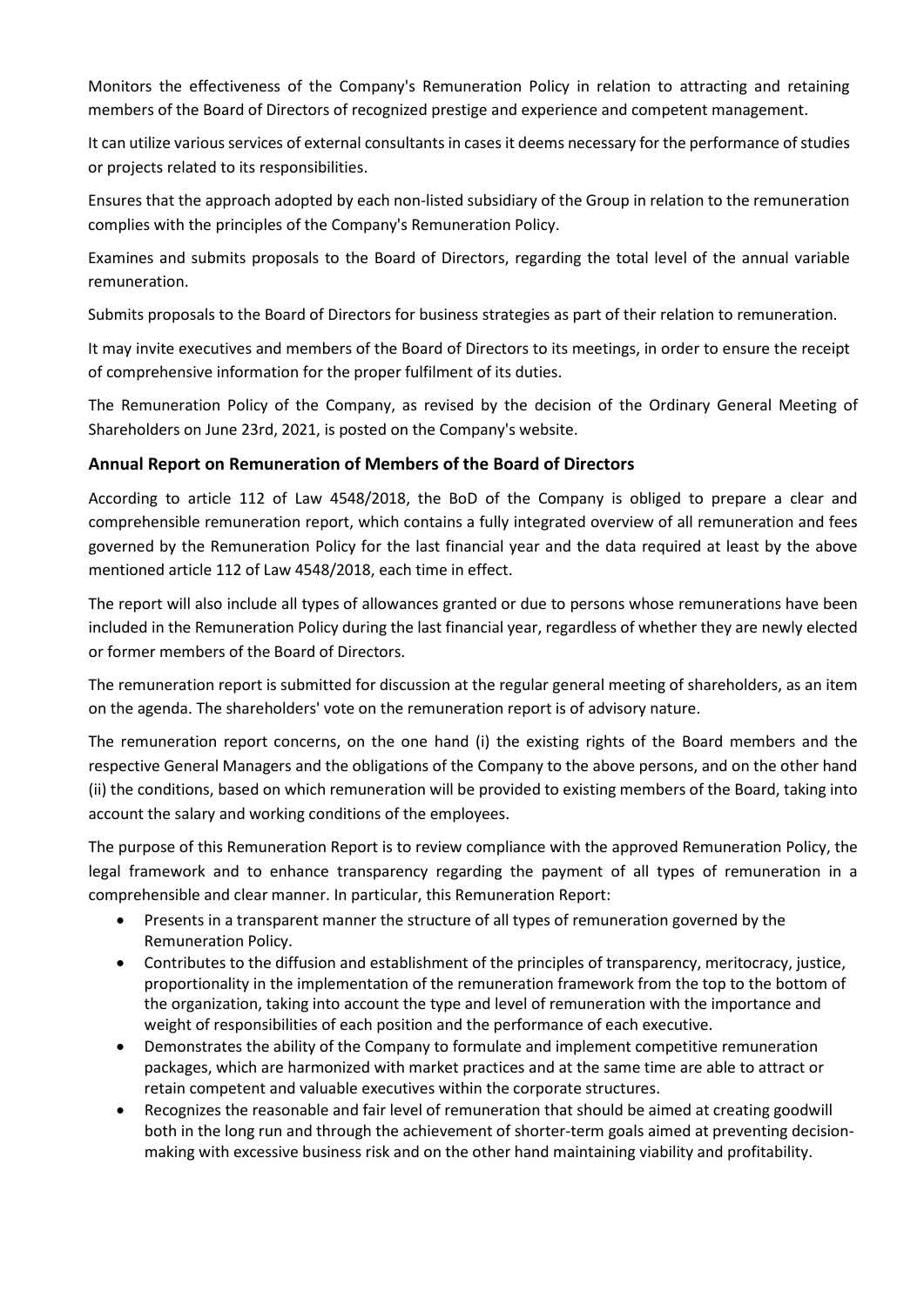- Provides information on the total remuneration granted or paid, by analysis in individual components, the separate reporting of fixed and variable remuneration, including the audit of any remuneration according to paragraph 2 of article 109 of Law 4548/18 and including the manner by which the total remuneration complies with the approved Remuneration Policy.
- Exercises control on the general application of the basic guidelines for the management and payment of fees to the members of the Board of Directors, the Chief Executive Officer and the General Managers in accordance with the Organizational Chart of the Company and the approved Remuneration Policy.
- Monitors cases of conflict of interest.

This Remuneration Report refers to the Board Members and to the General Manager according to the provisions of article 112 of Law 4548/2018.

The fees reported include both the fixed and any variable part of the respective remuneration. They reflect the fees of any kind from any company belonging to the group, as defined in article 32 of Law 4308/2014. Finally, the existence or use of any possibility of recovery of variable remuneration was not observed or reported. Pursuant to article 112 par. 2 (g) of Law 4548 / 18, no deviations from the approved Remuneration Policy under article 110 par. 7 were found. Therefore, no explanations are required for circumstances of exceptional nature, where there might have been deviations from the Remuneration Policy.

# **Approved Fees Based on Remuneration Policy**

The fixed fees in accordance with the provisions of article 109, par. 1 of Law 4548/18 on remuneration to members of the Board of Directors and the Remuneration Policy, as approved by the General Meeting of Shareholders on 23/6/2021, are as follows:

The Executive Chairman and the Chief Executive Officer, as members of the Board of Directors, may receive a fixed annual remuneration of the A + scale defined below, having considered the payments under article 5.1 (b.1) of the Remuneration Policy. The upper limit of total fixed fees for the Executive Chairman is set at  $\epsilon$ 1,000,000. The remuneration may come entirely from the remuneration of the Board of Directors or from the sum of (a) the fixed remuneration of scale A + as defined in the Remuneration Policy and up to the amount determined by a relevant decision of the Board of Directors and (b) the remuneration of a Board member.

The executive members of the Board who receive remuneration with regard to other roles within the Company, as members of the Board of Directors and as members of the BoD committees receive a fixed fee per year, which is included in the total annual sum of their fixed remuneration.

In case the Company wishes to proceed with the preparation of a service contract or any other special relationship pursuant to the article 109, par. 3 of Law 4548/2018, where fees will be paid to a person governed by the Remuneration Policy, then provisions of the articles 99-101 of Law 4548/2018 will apply.

In addition, the executive members of the Board of Directors who hold roles and managerial positions either in the Company or in companies within the Group and are paid either as employees through relevant contracts that they have signed with these legal entities, or as self-employed persons through service or project contracts on a fixed basis, have in any case the same rights and obligations in fixed remuneration, in compensation and retirement clauses, in variable remuneration and benefits, always in full compliance both in terms of social security, tax and labor legislation, and also in terms of corporate governance legislation.

The Executive Members of the Board of Directors can be remunerated in total for their services rendered to the companies of the Group, with annual fixed fees that fall in the range from B (from € 40,000 to € 100,000), A (from € 60,000 to € 160,000 ) up to A + (over € 120,000).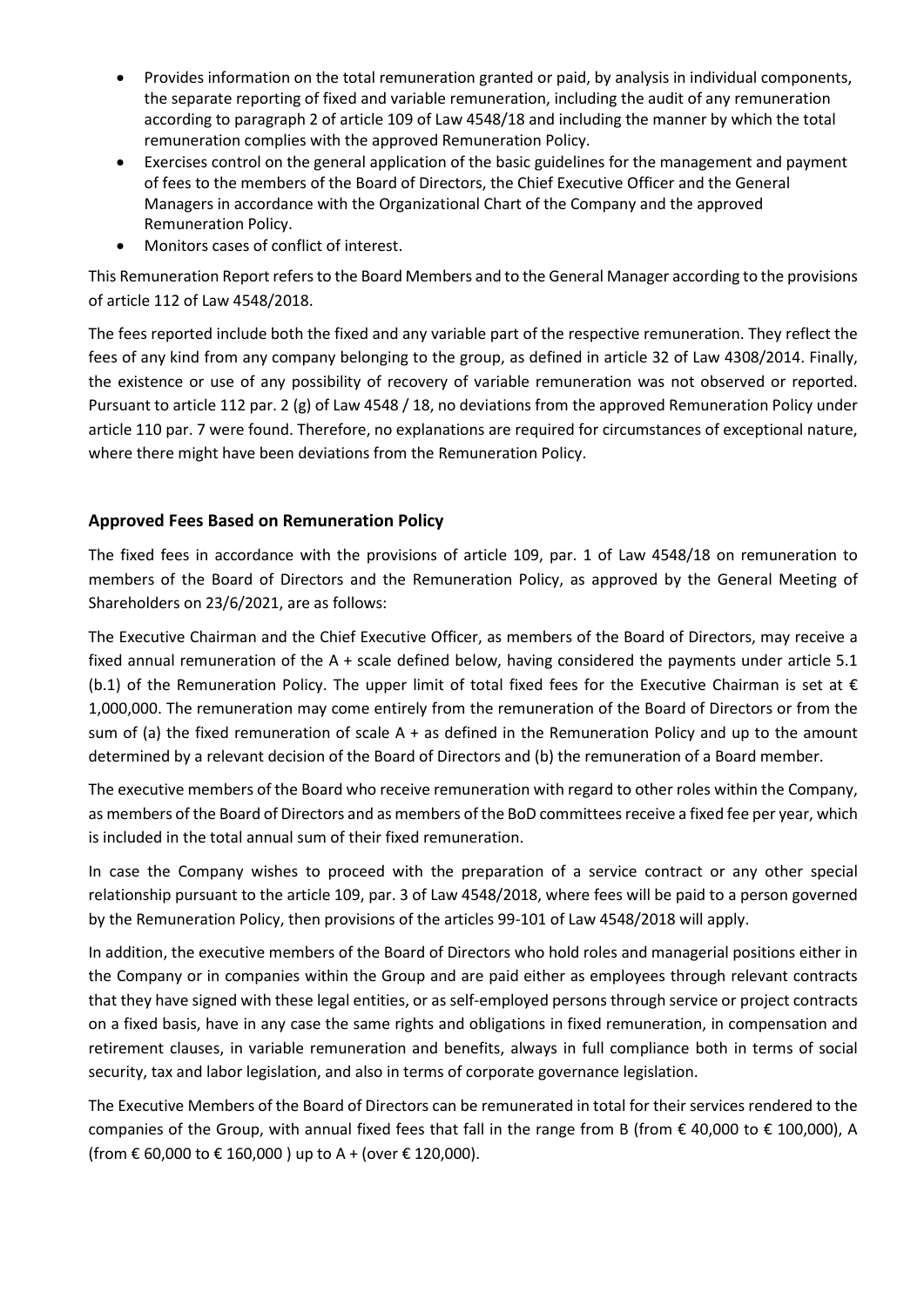The list of the Members of the Board of Directors elected by the Ordinary General Meeting on 23/6/2021 as well as the respective remunerations according to the Remuneration Policy of the Company is presented in the table below.

| <b>FULL NAME</b>                | <b>CAPACITY</b>                                                                                                                 | <b>SCALE OF FIXED GROSS</b><br><b>REMUNERATION OF</b><br>THE BOD MEMBERS | <b>COMMITTEES</b>                                                                           | <b>VARIABLE</b><br><b>REMUNERATION</b> |  |  |
|---------------------------------|---------------------------------------------------------------------------------------------------------------------------------|--------------------------------------------------------------------------|---------------------------------------------------------------------------------------------|----------------------------------------|--|--|
| Peristeris Georgios             | Chairman                                                                                                                        | A+                                                                       |                                                                                             | Do not exceed<br>100% of fixed         |  |  |
| Maragkoudakis<br>Emmanuel       | <b>Chief Executive Officer</b>                                                                                                  | Α                                                                        |                                                                                             | not exceed<br>Do.<br>100% of fixed     |  |  |
| Spyrou Georgios                 | <b>Executive Director</b>                                                                                                       | Α                                                                        |                                                                                             | not exceed<br>Do<br>100% of fixed      |  |  |
| Gourzis Michael                 | Non-Executive Member,<br>Member of Audit<br>Committee                                                                           | Up to 40,000 €                                                           | Up to 10,000 € per<br>committee                                                             |                                        |  |  |
| <b>Mergos Georgios</b>          | Independent Non-Executive<br>Member, Chairman of Audit<br>Committee, Member of<br>Remuneration &<br><b>Nomination Committee</b> | Up to 40,000 €                                                           | Up to 10,000 € per<br>committee and up to<br>30,000 € as Chairman of<br>the Audit Committee |                                        |  |  |
| Kalamaras Nikolaos              | Member of Audit<br>Committee, Expert in Audit<br>Accounting                                                                     |                                                                          | Up to 30,000 €                                                                              |                                        |  |  |
| Aristotelis Spiliotis           | <b>Executive Member</b>                                                                                                         |                                                                          |                                                                                             |                                        |  |  |
| <b>Nikolaos Voutihtis</b>       | Non-Executive Member,<br>Member of Audit<br>Committee                                                                           | Up to 40,000 €                                                           | Up to 10,000 € per<br>committee                                                             |                                        |  |  |
| Tatiana Karapanagioti           | Independent Non-Executive<br>Member, Member of ESG<br>Committee                                                                 | Up to 40,000 €                                                           | Up to 10,000 € per<br>committee                                                             |                                        |  |  |
| Andreas Taprantzis              | Independent Non-Executive<br>Member, Chairman of<br>Remuneration &<br>Nomination Committee &<br>Member of Audit<br>Committee    | Up to 40,000 €                                                           | Up to 10,000 € per<br>committee                                                             |                                        |  |  |
| Marina Sarkisian<br>Ohasenoglou | Independent Non-Executive<br>Member, Chairman of ESG<br>Committee, Member of<br><b>Remuneration Committee</b>                   | Up to 40,000 €                                                           | Up to 10,000 € per<br>committee                                                             |                                        |  |  |
| Sofia Kounenaki<br>Efraimoglou  | Independent Non-Executive<br>Member, Chairman of<br>Remuneration &<br>Nomination Committee &<br>Member of ESG Committee         | Up to 40,000 €                                                           | Up to 10,000 € per<br>committee                                                             |                                        |  |  |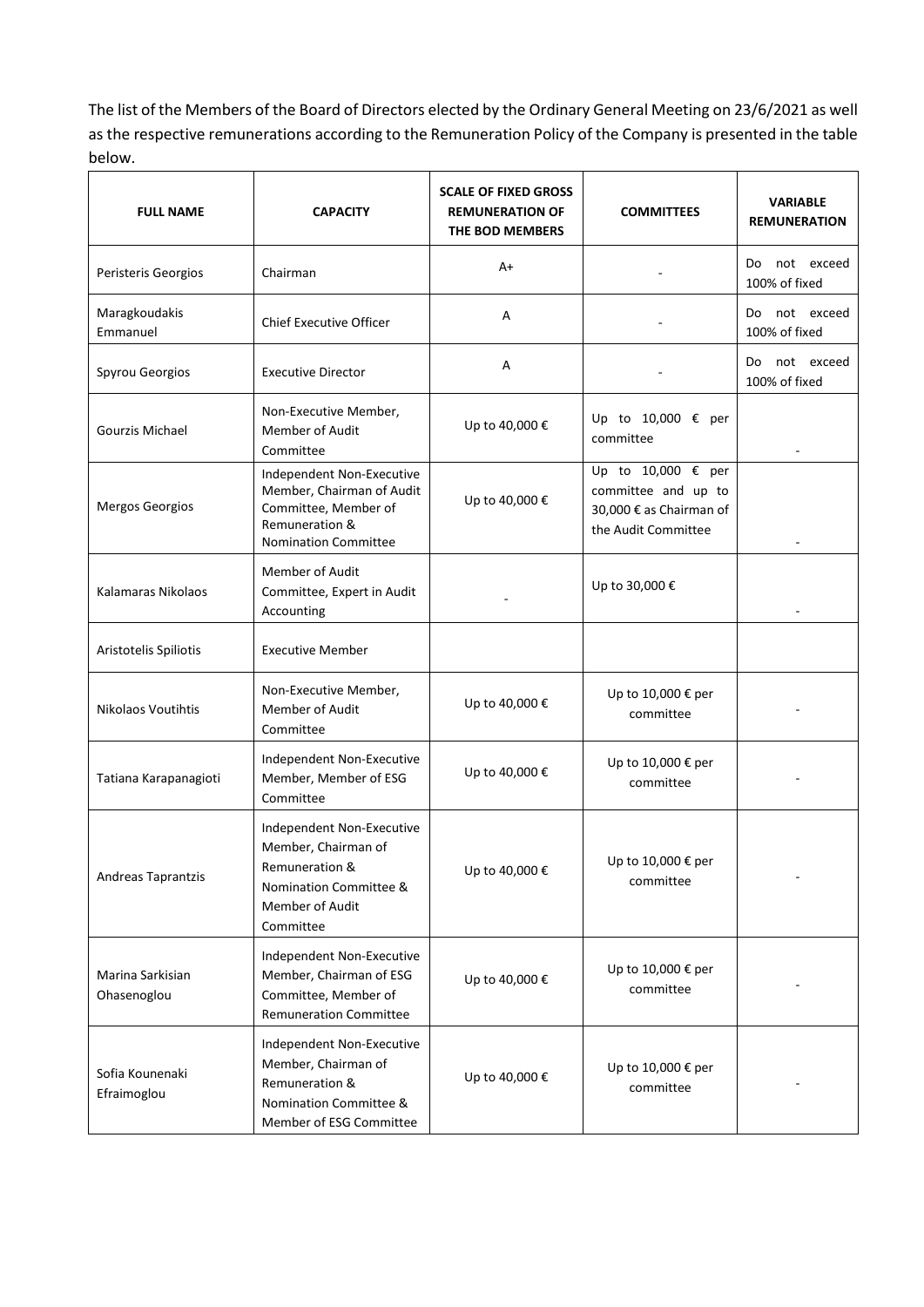In addition to the above, to all Members of the Board, additional benefits are provided that include liability insurance, participation in the Group Health Insurance of the Company, coverage of corporate expenses, coverage of travel expenses and overnight stays for Independent Non-Executive Members of the Board, residing outside Athens. No corporate car is provided to the Board members, except for the CEO of the Company. Furthermore, to some members of the Board, as well as to the General Manager the Company also provides a credit card with the sole purpose of repaying expenses incurred on behalf of the Company according to the table below.

| <b>Full Name</b>             | <b>Bank Institutions</b> | Credit Limit |
|------------------------------|--------------------------|--------------|
| Gerogios Peristeris          | ALPHA BANK               | 15.000,00    |
| <b>Emmanuel Maragoudakis</b> | ALPHA BANK               | 15.000,00    |
| <b>Emmanuel Moustakas</b>    | <b>ALPHA BANK</b>        | 15.000,00    |
| Georgios Agrafiotis          | ALPHA BANK               | 15.000,00    |

#### **Remuneration of the Board of Directors and Committees of the Company and companies of the Group:**

For the Executive, Non-Executive, and Independent Non-Executive Members of the Board, Fixed Annual Fees are provided for their participation in the Board, and their participation in the Committees of the Board of Directors, which can be granted once a year from the taxed profits of the Company, as was performed during the financial year 2020.

The General Meeting of 23/6/2021 approved with a majority of 95.47% of those present the payment of salaries, pursuant to article 109 of law 4548/2018, to the members of the Board of Directors and the members of the Committees of the Company for the year 2021 total amount € 1,080,000 from the taxed until the year 2020 profits of the Company. The following Table presents fees and benefits granted by the Company to the members of the Board of Directors during the year 2021: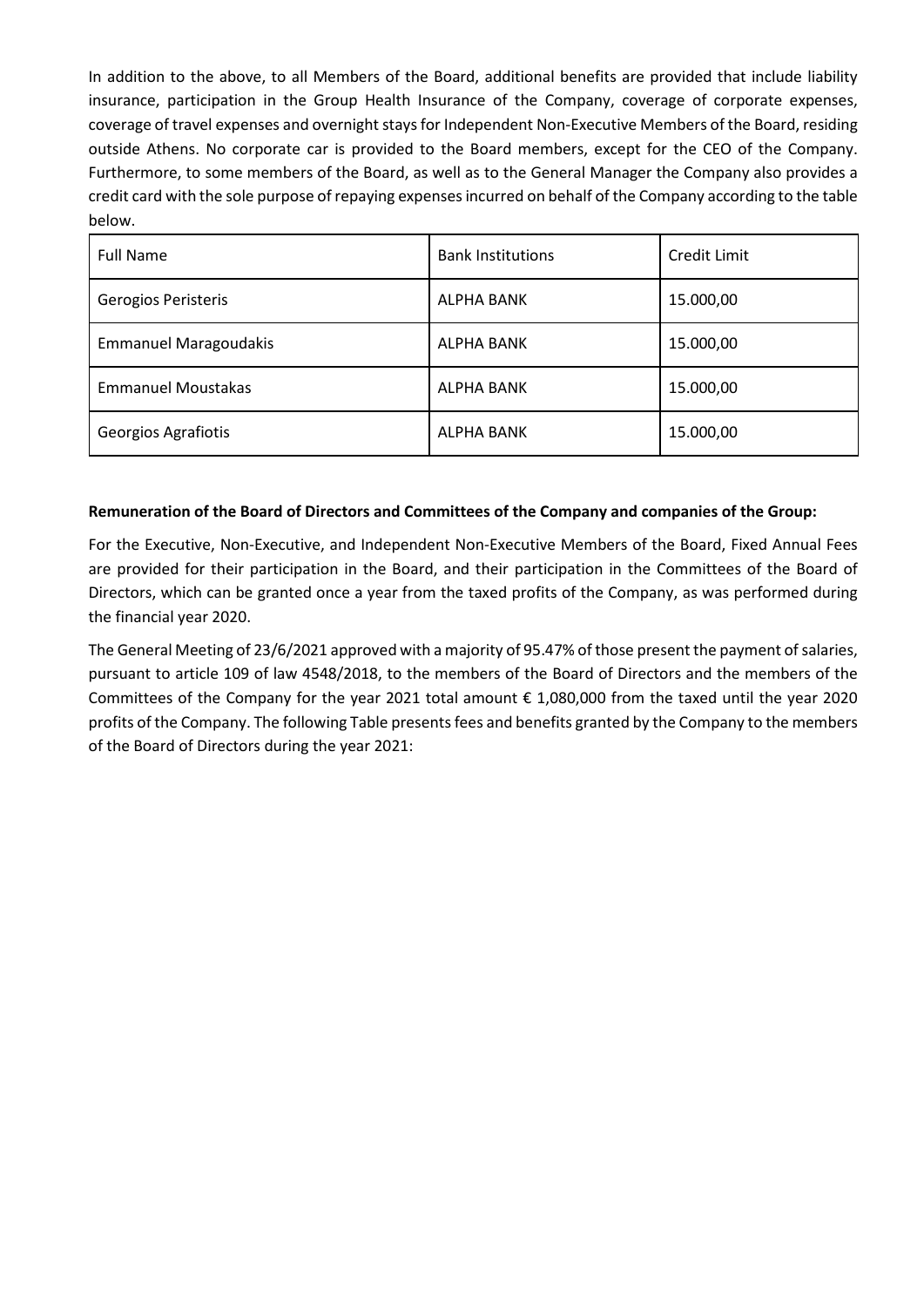|                         | <b>Full Name</b>          | POSITION ON THE BOARD OF DIRECTORS                                                                                                         |                                                      | FIXED FEES FROM TERNA ENERGY |             |                                                                                       |                      | <b>VARIABLE</b><br><b>REMUNERATION</b><br><b>FROM TERNA</b><br><b>ENERGY</b> |                            | <b>FIXED</b><br><b>REMUNERATION</b><br><b>FROM SUBSIDIARIES</b>  | <b>VARIABLE</b><br><b>REMUNERATION</b><br><b>FROM</b><br><b>SUBSIDIARIES</b> | REMUNERATION                                  |                                                              | REMUNERATION                |                 |              |                                                          |
|-------------------------|---------------------------|--------------------------------------------------------------------------------------------------------------------------------------------|------------------------------------------------------|------------------------------|-------------|---------------------------------------------------------------------------------------|----------------------|------------------------------------------------------------------------------|----------------------------|------------------------------------------------------------------|------------------------------------------------------------------------------|-----------------------------------------------|--------------------------------------------------------------|-----------------------------|-----------------|--------------|----------------------------------------------------------|
| A/A                     |                           |                                                                                                                                            | <b>PARTICIPATION IN</b><br><b>COMMITTEES OF THE</b>  |                              |             |                                                                                       | <b>BENEFITS</b>      |                                                                              |                            |                                                                  |                                                                              |                                               |                                                              |                             |                 |              | <b>COMMENTS</b>                                          |
|                         |                           |                                                                                                                                            |                                                      | <b>BOARD</b>                 | FIXED FEES  | <b>COMPENSATIONS OF<br/>BOARD OF DIRECTORS<br/>&amp; COMMITTES OF<br/>THE COMPANY</b> | <b>OMPANY CAR</b>    | <b>GROUP LIFE-<br/>HEALTH /<br/>LIABILITY</b><br>INSURANCE                   | <b>TRAVEL<br/>EXPENSES</b> | <b>SHORT-TERM<br/>VARIABLE<br/>REMUNERATION<br/>REMUNERATION</b> | IXED REMUNERATION                                                            | <b>COMPENSATIONS OF</b><br>BOARD OF DIRECTORS | <b>SHORT-TERM<br/>VARIABLE<br/>REMUNERATION<br/>(BONUS))</b> | TOTAL VARIABLE REMUNERATION | FIXED<br>₹<br>ē | <b>TOTAL</b> | <b>PERCENTAGE OF VARIABLE<br/>REMUNERATIONS TO FIXED</b> |
| $\overline{1}$          | Peristeris<br>Georgios    | Chairman                                                                                                                                   |                                                      | $\Omega$                     | 500.000     | NAI <sup>*</sup>                                                                      | € 1.083,09*          | <b>OXI</b>                                                                   | $\mathbf 0$                | $\mathbf 0$                                                      | $\Omega$                                                                     | $\mathbf 0$                                   | $^{\circ}$                                                   | 500.000                     | 500.000         | 0,00%        |                                                          |
| $\overline{2}$          | Maragkoudakis<br>Emmanuel | <b>Chief Executive Officer</b>                                                                                                             | Investments<br>Committee                             | 18.310                       | 100.000     | <b>NAI</b>                                                                            | €1.043.73            | <b>OXI</b>                                                                   | $\mathbf 0$                | 30,000                                                           | $\Omega$                                                                     | $\mathbf 0$                                   | $^{\circ}$                                                   | 148.310                     | 148.310         | 0,00%        |                                                          |
| $\overline{\mathbf{3}}$ | Spyrou Georgios           | <b>Executive Director</b>                                                                                                                  |                                                      | 40.000                       | 70.000      | <b>OXI</b>                                                                            | € 186,95             | <b>OXI</b>                                                                   | 0                          | 63.000                                                           | 82.047                                                                       | $\mathbf 0$                                   | $\mathbf{0}$                                                 | 255.047                     | 255.047         | 0,00%        |                                                          |
| $\overline{4}$          | Gourzis Michael           | Non-Executive Member, Member<br>of Audit Committee                                                                                         | Remunerations<br>Committee                           | $\mathbf 0$                  | 60.000      | $NAI^*$                                                                               | € 230,57 *           | <b>OXI</b>                                                                   | $\mathbf 0$                | $^{\circ}$                                                       | $\Omega$                                                                     | $\mathbf 0$                                   | $\mathbf{0}$                                                 | 60.000                      | 60.000          | 0,00%        |                                                          |
| 5                       | <b>Mergos Georgios</b>    | Non-Executive<br>Independent<br>Member, Chairman<br>of Audit<br>Member<br>of<br>Committee,<br>Remuneration<br>&<br>Nomination<br>Committee | Audit Committee,<br>Remuneration<br>Committee        | $\Omega$                     | 90.000      | <b>OXI</b>                                                                            | € 230,57             | <b>OXI</b>                                                                   | $\Omega$                   | $\mathbf 0$                                                      | $\Omega$                                                                     | $\mathbf 0$                                   | $\overline{0}$                                               | 90.000                      | 90.000          | 0,00%        |                                                          |
| 6                       | Kalamaras<br>Nikolaos     | Member of Audit Committee,<br><b>Expert in Audit Accounting</b>                                                                            | <b>Audit Committee</b>                               | $\mathbf 0$                  | 20,000      | <b>OXI</b>                                                                            | No Insurance granted | <b>OXI</b>                                                                   | 0                          | $\mathbf 0$                                                      | $\mathbf 0$                                                                  | $\mathbf 0$                                   | $\overline{0}$                                               | 20.000                      | 20.000          | 0,00%        |                                                          |
| $\overline{7}$          | Georgios<br>Agrafiotis    | Director                                                                                                                                   | ESG                                                  | 83.533                       | $\mathbf 0$ | <b>OXI</b>                                                                            | € 502,21             | <b>OXI</b>                                                                   | 0                          | 54.000                                                           | $\mathbf 0$                                                                  | $\mathbf 0$                                   | $^{\circ}$                                                   | 137.533                     | 137.533         | 0,00%        |                                                          |
| 8                       | Aristotelis<br>Spiliotis  | <b>Executive Member</b>                                                                                                                    | Investments<br>Committee                             | $^{\circ}$                   | 0           | <b>OXI</b>                                                                            | €1.083,09            | <b>OXI</b>                                                                   | $\mathbf 0$                | $\mathbf 0$                                                      | $\Omega$                                                                     | $\mathbf 0$                                   | $\mathbf 0$                                                  | $\Omega$                    | $^{\circ}$      | 0,00%        | Board Member from<br>23/6/2021                           |
| 9                       | Nikolaos<br>Voutihtis     | Non-Executive Member, Member<br>of Audit Committee                                                                                         | Investments<br>Committee,<br>Nomination<br>Committee | $\mathbf 0$                  | $\Omega$    | <b>OXI</b>                                                                            | No Insurance granted | <b>OXI</b>                                                                   | $\mathbf 0$                | $\mathbf 0$                                                      | $\Omega$                                                                     | $\mathbf 0$                                   | $\overline{\mathbf{0}}$                                      | 0                           | $\mathbf 0$     | 0,00%        | Board Member from<br>23/6/2021                           |
| 10                      | Tatiana<br>Karapanagioti  | Independent<br>Non-Executive<br>Member, Member of<br>ESG<br>Committee                                                                      | ESG                                                  | $\mathbf 0$                  | $\mathbf 0$ | <b>OXI</b>                                                                            | No Insurance granted | <b>OXI</b>                                                                   | $\mathbf 0$                | $\mathbf 0$                                                      | $\Omega$                                                                     | $^{\circ}$                                    | $\overline{0}$                                               | $^{\circ}$                  | $^{\circ}$      | 0,00%        | Board Member from<br>23/6/2021                           |
| 11                      | Andreas<br>Taprantzis     | Non-Executive<br>Independent<br>Member,<br>Chairman<br>of<br>&<br>Nomination<br>Remuneration<br>Committee & Member of Audit<br>Committee   | Audit Committee,<br>Investments<br>Committee         | $\Omega$                     | $\Omega$    | <b>OXI</b>                                                                            | No Insurance granted | <b>OXI</b>                                                                   | $\mathbf 0$                | $^{\circ}$                                                       | $\Omega$                                                                     | $^{\circ}$                                    | $\mathbf{0}$                                                 | $^{\circ}$                  | $\Omega$        | 0,00%        | <b>Board Member from</b><br>23/6/2021                    |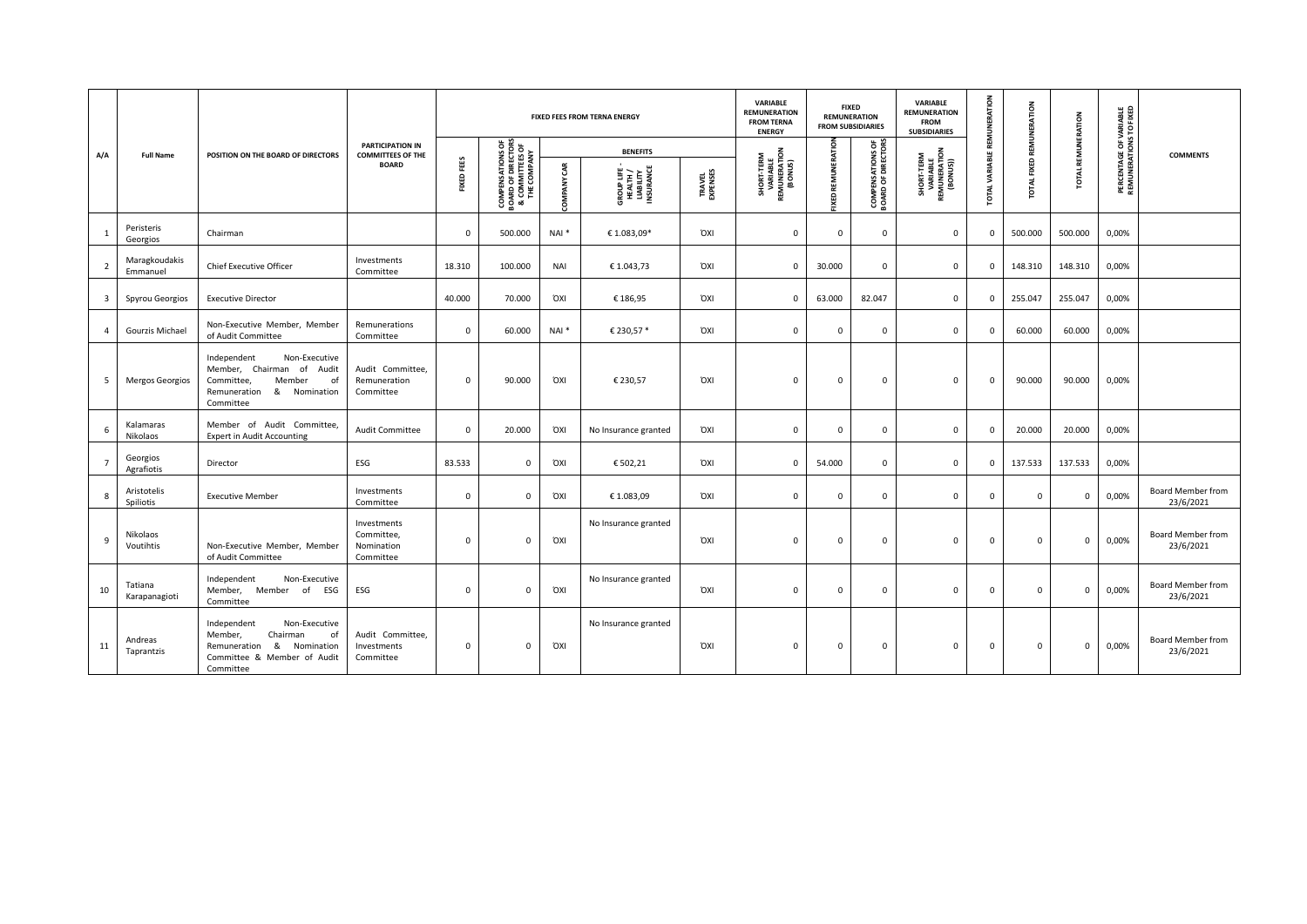|         | <b>Full Name</b>                   |                                                                                                                                         |                                           | <b>FIXED FEES FROM TERNA ENERGY</b> |                                                                                        |                     |                                              |                           | VARIABLE<br><b>REMUNERATION</b><br><b>FROM TERNA</b><br><b>ENERGY</b> | <b>FIXED REMUNERATION</b><br><b>FROM SUBSIDIARIES</b> |                                                                   | VARIABLE<br>RATION<br><b>REMUNERATI</b><br><b>ON FROM</b><br><b>SUBSIDIARIES</b> |                    | REMUNERATION                     |                    |                                                          |                              |  |
|---------|------------------------------------|-----------------------------------------------------------------------------------------------------------------------------------------|-------------------------------------------|-------------------------------------|----------------------------------------------------------------------------------------|---------------------|----------------------------------------------|---------------------------|-----------------------------------------------------------------------|-------------------------------------------------------|-------------------------------------------------------------------|----------------------------------------------------------------------------------|--------------------|----------------------------------|--------------------|----------------------------------------------------------|------------------------------|--|
| A/<br>A |                                    | POSITION ON THE BOARD OF DIRECTORS                                                                                                      | <b>PARTICIPATION</b>                      |                                     | ಹ                                                                                      |                     | <b>BENEFITS</b>                              |                           |                                                                       |                                                       |                                                                   |                                                                                  |                    |                                  | REMUNERATION       |                                                          |                              |  |
|         |                                    |                                                                                                                                         | IN COMMITTEES<br>OF THE BOARD             | FIXED FEES                          | <b>COMPENSATIONS OF<br/>BOARD OF DIRECTORS &amp;<br/>COMMITTEES OF THE<br/>COMPANY</b> | GR<br><b>OMPANY</b> | GROUPLIFE-<br>EALTH / LIABILITY<br>INSURANCE | <b>EXPENSES</b><br>RAVELI | HORT-TERM VARIABLE<br>REMUNERATION<br>(BONUS)                         | <b>FIXED REMUNERATION</b>                             | <b>COMPENSATIONS OF<br/>BOARD OF DIRECTORS OF</b><br>SUBSIDIARIES | SHORT-TERM VARIABL<br>REMUNERATION<br>(BONUS))                                   | XAR<br><b>OTAL</b> | <b>IXED</b><br>щ<br><b>TOTAL</b> | TOTAL              | <b>PERCENTAGE OF VARIABLE<br/>REMUNERATIONS TO FIXED</b> | <b>COMMENTS</b>              |  |
| 12      | Marina<br>Sarkisian<br>Ohasenoglou | Independent<br>Non-Executive<br>Member, Chairman<br>of<br>ESG<br>of<br>Committee<br>Member<br>& Nomination<br>Remuneration<br>Committee | ESG,<br>Nomination<br>Committee           | $\mathsf 0$                         | $\Omega$                                                                               | <b>OXI</b>          | No Insurance<br>granted                      | <b>OXI</b>                | $\mathbf 0$                                                           | $\mathbf 0$                                           | $\mathbf 0$                                                       | $\mathbf 0$                                                                      | $\mathbf 0$        | $\mathbf 0$                      | $\mathbf 0$        | 0,00%                                                    | Board Member from 23/6/2021  |  |
| 13      | Sofia<br>Kounenaki<br>Efraimoglou  | Independent<br>Non-Executive<br>Chairman<br>Member.<br>of<br>&<br>Nomination<br>Remuneration<br>Committee & Member of ESG<br>Committee  | ESG,<br>Nomination<br>Committee           | $\mathsf 0$                         | $\Omega$                                                                               | <b>OXI</b>          | No Insurance<br>granted                      | <b>OXI</b>                | $\Omega$                                                              | $\mathbf 0$                                           | $^{\circ}$                                                        | $\mathbf 0$                                                                      | $\mathbf{0}$       | $\mathbf 0$                      | $\mathbf 0$        | 0,00%                                                    | Board Member from 23/6/2021  |  |
| 14      | Georgios<br>Perdikaris             | <b>Vice President</b>                                                                                                                   |                                           | 22.000                              | 60.000                                                                                 | $NAI^*$             | € 1.083,09*                                  | <b>OXI</b>                | 0                                                                     | $\mathbf 0$                                           | 0                                                                 | 0                                                                                | 0                  | 82.000                           | 82.000             | 0,00%                                                    | His term ended on 23/6/2021  |  |
| 15      | Emmanuel<br>Moustakas              | <b>Executive Member</b>                                                                                                                 |                                           | 60.000                              | 45.000                                                                                 | NAI <sup>*</sup>    | € 1.083,09*                                  | <b>OXI</b>                | $\mathbf 0$                                                           | $\mathbf 0$                                           | $\mathbf 0$                                                       | $\mathbf 0$                                                                      | $\mathbf{0}$       | 105.000                          | 105.00<br>$\Omega$ | 0,00%                                                    | His term ended on 23/6/2021  |  |
| 16      | Apkarian<br>Gagik                  | Independent<br>Non-Executive<br>Member                                                                                                  |                                           | $\mathsf 0$                         | 60,000                                                                                 | <b>OXI</b>          | No Insurance<br>granted                      | <b>OXI</b>                | $\mathbf 0$                                                           | $\mathbf 0$                                           | $^{\circ}$                                                        | 0                                                                                | $\mathbf{0}$       | 60,000                           | 60.000             | 0,00%                                                    | His term ended on 23/6/2021  |  |
| 17      | Georgios<br>Kouvaris               | Independent<br>Non-Executive<br>Member                                                                                                  | Nomination<br>Committee &<br>Remuneration | $\mathsf 0$                         | 60.000                                                                                 | <b>OXI</b>          | €380,76*                                     | <b>OXI</b>                | $\mathbf 0$                                                           | $\mathbf 0$                                           | $\mathbf 0$                                                       | 0                                                                                | $\mathbf 0$        | 60.000                           | 60.000             | 0,00%                                                    | His term ended on 23/6/2021  |  |
| 18      | Vasileios<br>Delikaterinis         | <b>Executive Member</b>                                                                                                                 |                                           | 83.900                              | 15.000                                                                                 | <b>OXI</b>          | € 380,76*                                    | <b>OXI</b>                | 0                                                                     | $\mathbf 0$                                           | $\mathbf 0$                                                       | $\mathbf 0$                                                                      | $\mathbf{0}$       | 98.900                           | 98.900             | 0,00%                                                    | His term ended on 02/04/2020 |  |
|         | Σύνολο                             |                                                                                                                                         |                                           | 307.743                             | 1.080.000                                                                              |                     |                                              |                           | $^{\circ}$                                                            | 147.000                                               | 82.047                                                            | $\mathbf 0$                                                                      | $\mathbf{0}$       | 1.616.790                        | 1.616.<br>790      | 0,00%                                                    |                              |  |
|         |                                    | * Granted by the company GEK TERNA SA or by another company of the GEK TERNA Group                                                      |                                           |                                     |                                                                                        |                     |                                              |                           |                                                                       |                                                       |                                                                   |                                                                                  |                    |                                  |                    |                                                          |                              |  |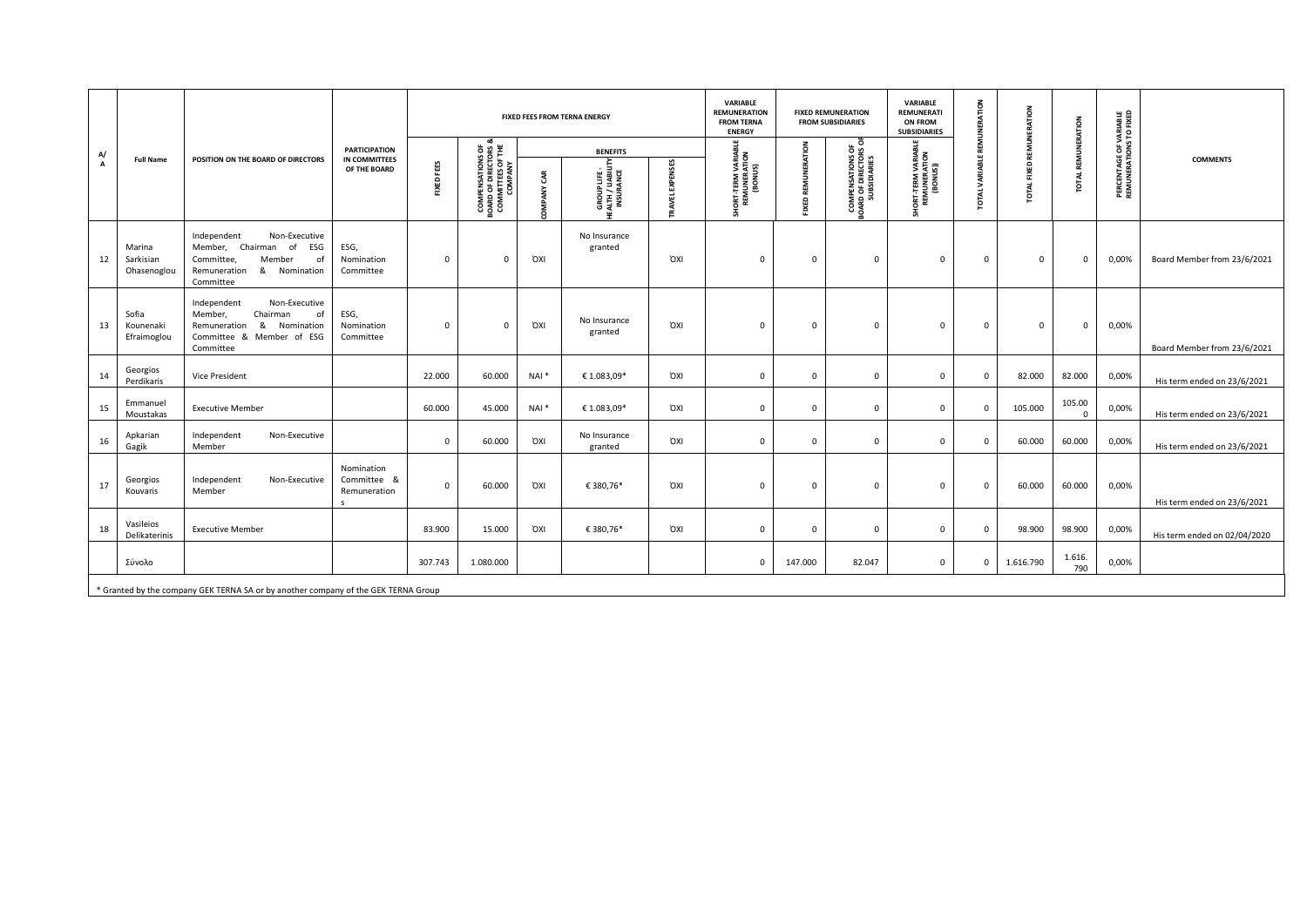### **Variable Remuneration and Benefits:**

No variable remuneration has been granted to the Executive Members of the Board of Directors for the financial year 2020 (such as Bonus, stock option plans under article 113 of Law 4548/2018).

## **Comparative Table of Total Annual Remuneration of Members of the Board of Directors**

Below is the Comparative Table of Total Annual Remuneration of Members of the Board of Directors of the Company, Fixed and Variable, as well as the Average Annual Gross Remuneration of Employees for the years 2017 - 2021 (article 112 par. 2 b of Law 4548/2018). The Table presents the total remuneration of the members of the Board of Directors, the EBIDTA of the Group, the taxed profits of the Group after minority interests, the Group staff, the gross remuneration and the average annual remuneration of the employees.

| <b>YEAR</b> | <b>TOTAL</b><br><b>ANNUAL</b><br><b>REMU</b><br><b>NERATION</b><br>OF BOD<br><b>MEMBERS</b> | <b>EBIDTA</b><br><b>OF</b><br><b>GROUP*</b> | <b>NET PROFIT</b><br>OF THE<br>GROUP* | <b>GROUP</b><br><b>PERSONNEL</b> | <b>GROSS</b><br><b>REMUNERATION</b><br><b>OF PERSONNEL</b> | <b>AVERAGE</b><br><b>ANNUAL</b><br><b>REMUNERATION</b><br>OF EMPLOYEES |
|-------------|---------------------------------------------------------------------------------------------|---------------------------------------------|---------------------------------------|----------------------------------|------------------------------------------------------------|------------------------------------------------------------------------|
|             | €                                                                                           | Million $\epsilon$                          | Million $\epsilon$                    |                                  | €                                                          | €                                                                      |
| 2021        | 1.616.790                                                                                   | 161,8                                       | 71,8                                  | 355                              | 8.903.988                                                  | 25.082                                                                 |
| 2020        | 1.056.984                                                                                   | 194,7                                       | 71,8                                  | 334                              | 8.666.236                                                  | 25.947                                                                 |
| 2019        | 1.092.889                                                                                   | 182,0                                       | 51,6                                  | 311                              | 7.515.027                                                  | 24.164                                                                 |
| 2018        | 726.466                                                                                     | 167,9                                       | 44,9                                  | 257                              | 6.240.633                                                  | 24.283                                                                 |
| 2017        | 321.384                                                                                     | 147,5                                       | 37,1                                  | 249                              | 5.048.475                                                  | 20.275                                                                 |

*\* The amounts are related with the results from continuing operations.*

### **Approval and Publication of the Remuneration Report**

According to article 112, par. 3 of Law 4548/18, the remuneration report is submitted for discussion at the ordinary general meeting of shareholders, as one of the subjects of the agenda. The shareholders' vote on the remuneration report is of advisory nature. The Board of Directors must explain in the next Remuneration Report, the way the above result of the vote was considered at the ordinary general meeting.

According to article 112, par. 4 of L.4548/18, this Remuneration Report together with the date and the results of the advisory vote of the General Meeting of Shareholders is subject to publication formalities and remains available on the Company's website for at least the period provided by the above provision. The Remuneration Report does not include specific categories of personal data within the meaning of Article 9 (1) of Regulation (EU) 2016/679 of the European Parliament and of the Council (L 119/1) or personal data relating to the marital status of members